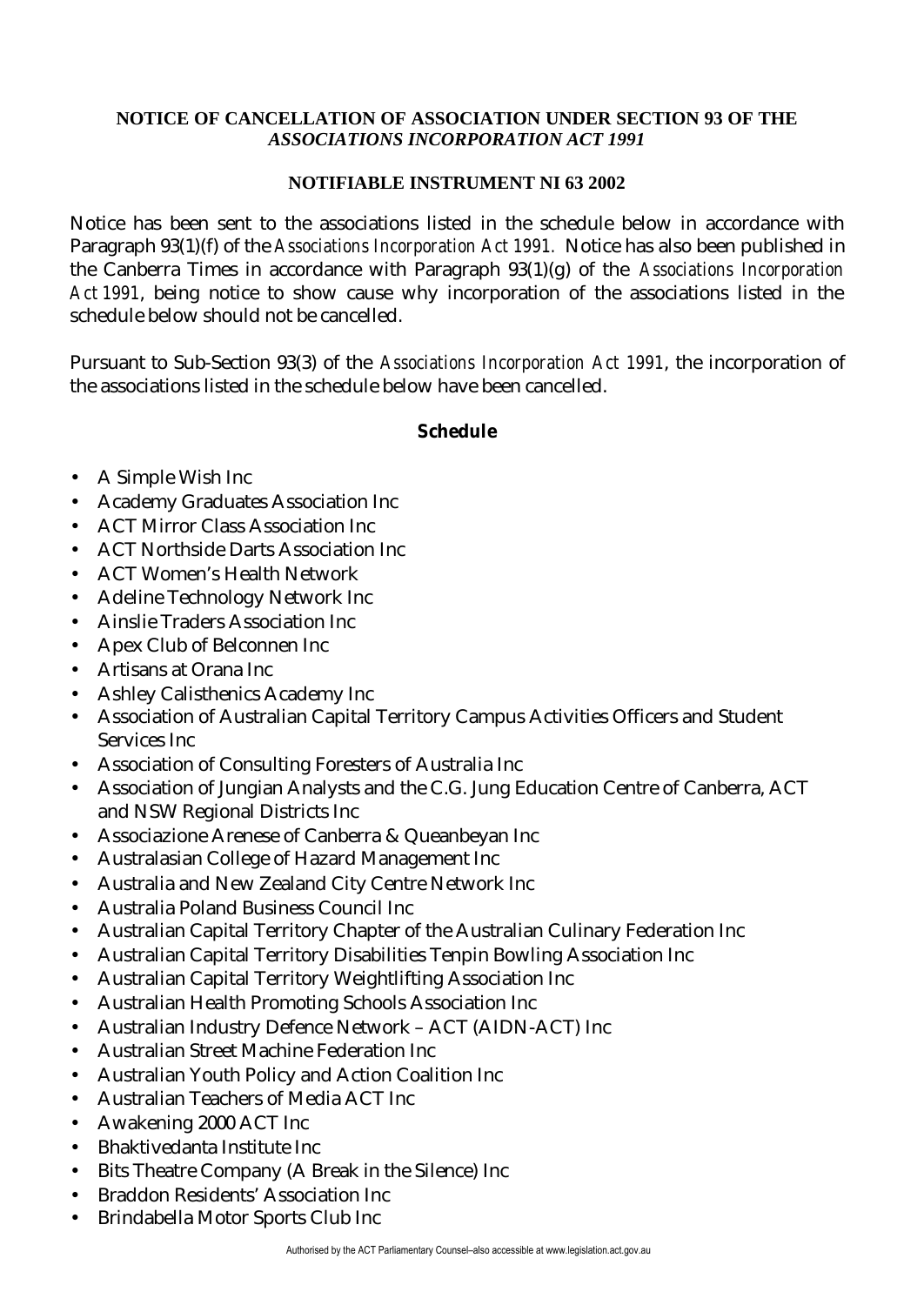- Calwell Valley Soccer Club Inc
- Campbell Residents' Association Inc
- Canberra Amateur Radio Club Inc
- Canberra Arya Sports Club Inc
- Canberra Cardinals Softball Club Inc
- Canberra Community Access Television Association Inc
- Canberra Dance Industry Music Group Inc
- Canberra Innovative Schooling Inc
- Canberra Jet Sports Boating Association Inc
- Canberra Nursing Home Residents Amenity Auxiliary Inc
- Canberra Youth Ballet Company Inc
- Capital City Suns Macedonia Soccer Club Inc
- CBR Canberra Board Riders Inc
- Chev Bowtie Club of Canberra Inc
- City Bowling Club (ACT) Inc
- Classic Chev Club Inc
- Community Child Care Association of Managements Inc
- Crossroads Christian Church Inc
- CYFA ACT Inc
- Dhguun Muuji Association Inc
- Dickson College Community Association Inc
- Dobermann Club (ACT) Inc
- Dolphins Netball Club Inc
- DSD Social Club Inc
- Duffy Child Care Association Inc
- DVA National Office Sporting and Social Club Inc
- East Canberra United Rugby League Football Club Inc
- Education Programme for Chronically Ill Children Inc
- Fashion Designers Association Inc
- Federation of International Touch Inc
- Food Industry Conference of Australia Inc
- Foster Care Association of the ACT Inc
- Friends in Progress Inc
- Friends of SWOW Inc
- Frontline Media Inc
- Galloway Cattle and Beef Marketing Association Inc
- Gay Health and Education Council of the ACT Inc
- George Lloyd House Inc
- Geriatric Interest Group Inc
- Griffin Motor Club Inc
- Gungahlin Gallopers Junior Rugby League Football Club Inc
- Gyongyosbokreta Folkloric Association Inc
- Hawker College Students Association Inc
- Holt Region After School Children's Centre Inc
- Homebirth Canberra Inc
- Intellcare Association Inc
- Intercollegiate Council Association Inc
- International Practical Shooting Confederation (Australia) Inc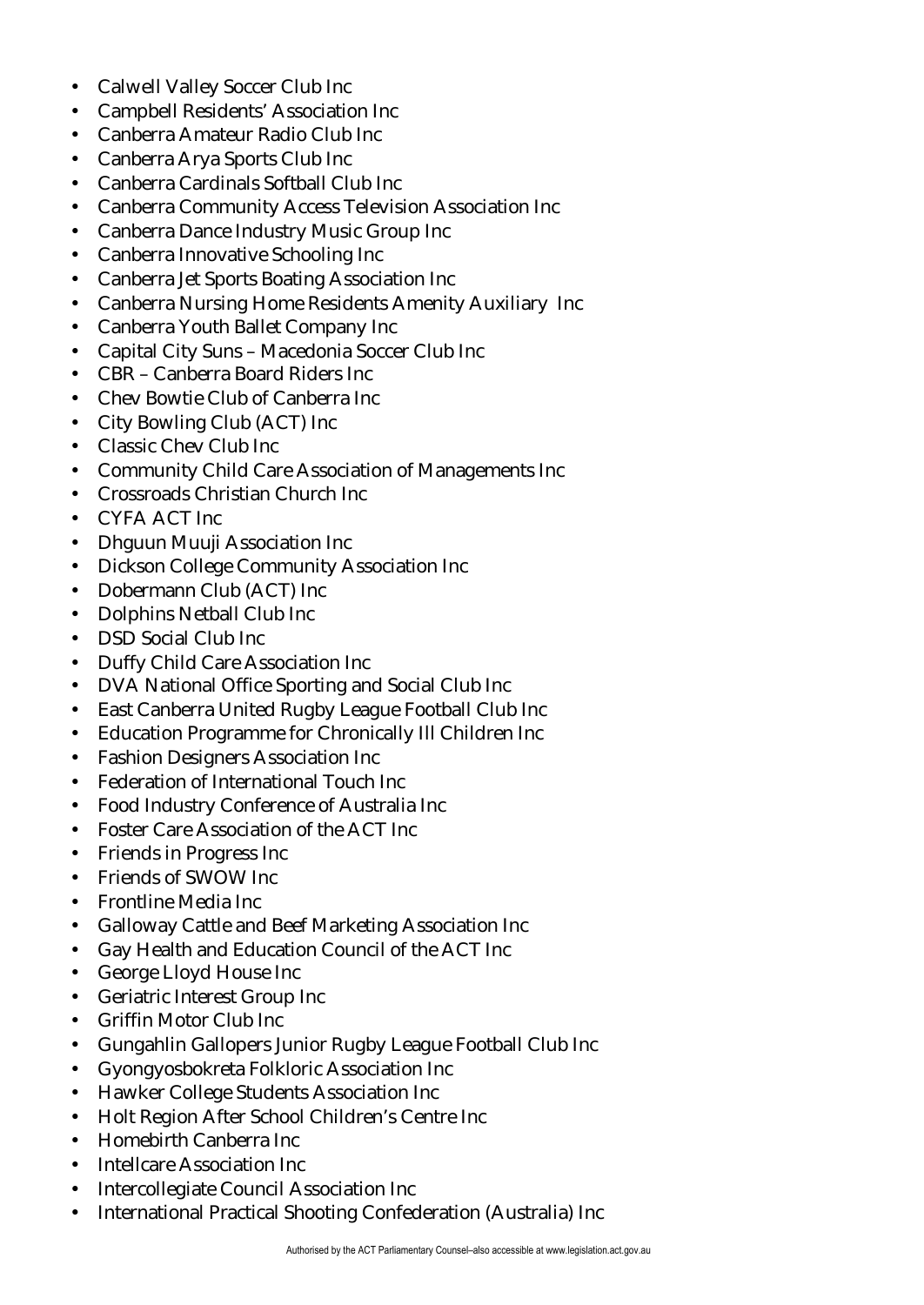- International Society of Consumer and Competition Officials Inc
- John XXIII College Resident's Association Inc
- Koreana ACT Inc
- La Cascada Latin American School Inc
- Latin America Alive for the Development of Latin American and Spanish Arts Inc
- Macedonian Council of the Australian Capital Territory Inc
- Macquarie Junior Football Club Inc
- Monaro Aboriginal Legal Service Inc
- Monaro Community Church Inc
- Muscular Dystrophy Association of the National Capital Inc
- National Servicemen's Association of Australia ACT State Branch Inc
- National Slo-Pitch Association of Australia Inc.
- Non-Custodial Parents Association Inc
- Oz HPV Inc
- Paige Gordon & Performance Group Inc
- Papua New Guinea Wantok Association of the Australian Capital Territory Inc
- Preservation of Australia's Traditions and Heritage Society Inc
- Punjabi Sabha Inc
- Queanbeyan City Soccer Club-Macedonia Inc
- Road Trauma Support Team (ACT Region) Inc
- Sabres Football Club Inc
- Samoan Congregational Christian Church Tuggeranong ACT Inc
- Scarlet Alliance National Forum for Sex Workers' Rights Organisations Inc
- South Canberra Pleasure Horse Riding Association Inc
- Southern Shark Industry Council Inc
- Sutton Saints Softball Club Inc
- Taekwondo Australia Australian Capital Territory Division Inc
- Tango One 60 Inc
- Temple State Inc
- Tent Embassy Site Maintenance and Services Inc
- The ACT Volvo Club Inc
- The Australian Capital Territory Cycling Federation Inc
- The Australian Capital Territory Rugby League (ACTRL) Inc
- The Canberra Islamic School Inc
- The Folk Trust of Australia Inc
- The Friends of the Australian International Hotel School Inc
- The Italian Chamber of Commerce and Industry in Australia ACT Inc
- The Manuka Foundation Inc
- The National Federation of Aboriginal Education Consultative Groups Inc
- The National Women's Housing Caucus Inc
- The Rhodesian Ridgeback Club of the ACT Inc
- The Royal Life Saving Society Australia ACT Branch Inc
- The Sporting Spaniel and Setter Club of the ACT Inc
- The Tongan Association of Canberra & Queanbeyan Inc
- The Wildlife Foundation (ACT) Inc
- Tigray Development Association in Australia (TDA-Australia) Inc
- Traditional Chinese Medical Science and Western Medicine Integration Association Inc
- Tuggeranong Town Occasional Child Care Centre Inc